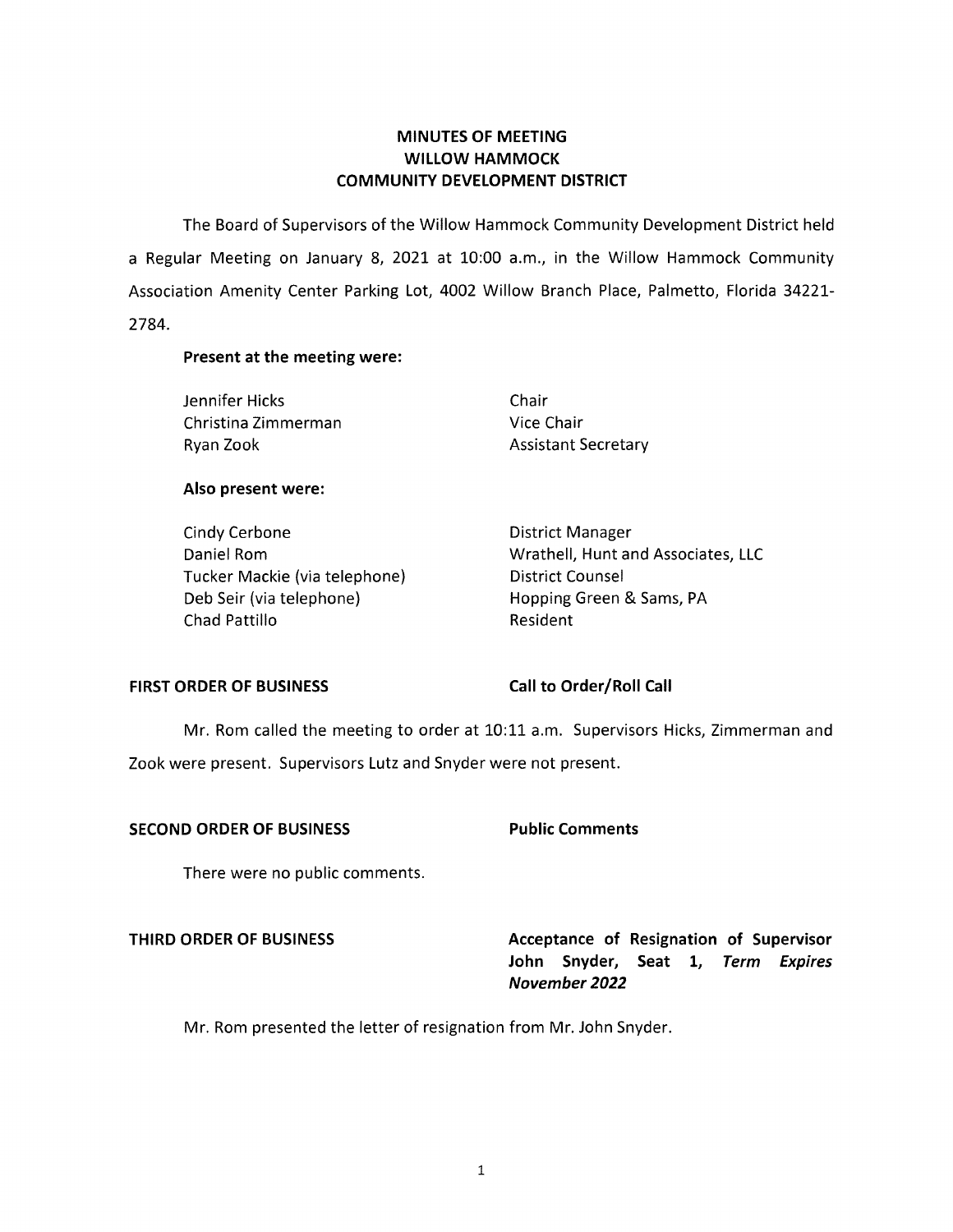$\ddot{\cdot}$ 

On MOTION by Mr. Zook and seconded by Ms. Hicks, with all in favor, the **signation of Mr. John Snyder, dated January 8, 2021, was accepted.** 

FOURTH ORDER OF BUSINESS **Consider Appointment of Chad Pattillo to Fill Unexpired Term of Seat 1** 

Ms. Hicks nominated Mr. Chad Pattillo to fill the unexpired term of Seat 1. No other nominations were made.

**On MOTION by Mr. Zook and seconded by Ms. Zimmerman, with all in favor, the appointment of Mr. Chad Pattillo to Seat 1, term expires November 2022, was approved.** 

# • **Administration of Oath of Office to Newly Appointed Board Member** *(the following to be provided in a separate package)*

Mr. Rom, a Notary of the State of Florida and duly authorized, administered the Oath of Office to Mr. Pattillo.

### **Mr. Zook left the meeting at 10:14 a.m.**

It was noted that Mr. Zook intended to resign from the Board. Mr. Rom briefly explained the following items:

- **A. Guide to Sunshine Amendment and Code of Ethics for Public Officers and Employees**
- **B. Membership, Obligations and Responsibilities**
- **C. Financial Disclosure Forms** 
	- I. **Form 1: Statement of Financial Interests**
	- II. **Form lX: Amendment to Form 1, Statement of Financial Interests**
	- Ill. **Form lF: Final Statement of Financial Interests**

### **O. Form 8B: Memorandum of Voting Conflict**

Ms. Mackie stated that under Florida Law, voting conflicts must be disclosed if a Supervisor has a familial relationship or a pecuniary interest, for example, in an entity. She discussed email and District paperwork procedures in relation to public records requests.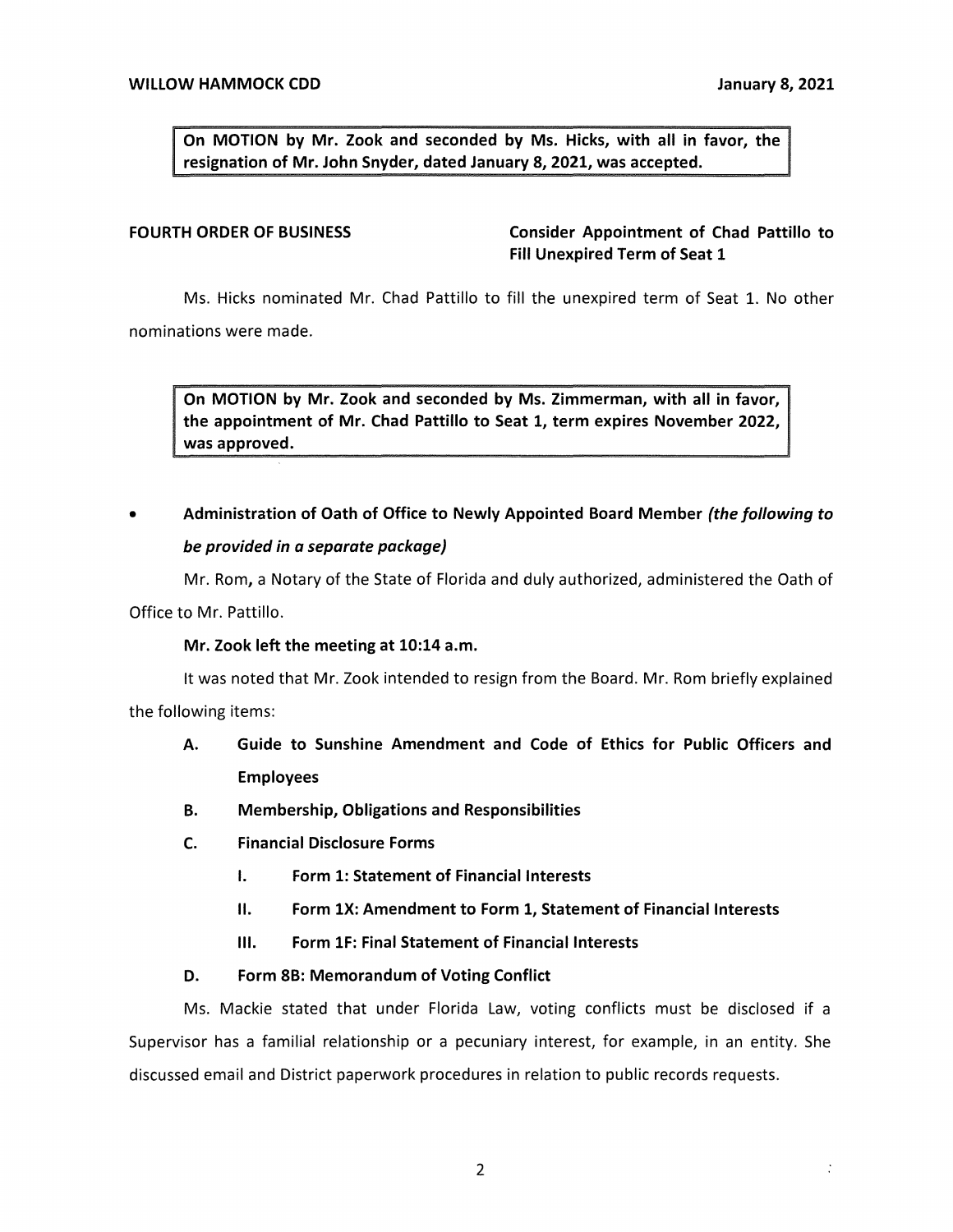FIFTH **ORDER** OF **BUSINESS** Acceptance of Resignation of Supervisor Hal Lutz, Seat 5, Term Expires November *2022* 

Mr. Rom presented Mr. Lutz's resignation letter.

On MOTION by Ms. Hicks and seconded by Ms. Zimmerman, with all in favor, the resignation of Mr. Hal Lutz, dated January 8, 2021, was accepted.

SIXTH ORDER OF BUSINESS Consider Appointment of Josh Delancey to Fill Unexpired Term of Seat 5

Ms. Hicks nominated Mr. Josh Delancey to fill Seat 5. No other nominations were made.

On MOTION by Ms. Hicks and seconded by Ms. Zimmerman, with all in favor, the appointment of Mr. Josh Delancey to fill Seat 5, Term Expires November 2022, was approved.

SEVENTH ORDER OF BUSINESS Consideration of Resolution 2021-01, Designating a Chair, a Vice Chair, a Secretary, Assistant Secretaries, a Treasurer and an Assistant Treasurer of the District, and Providing for an Effective Date

This item was deferred.

EIGHTH ORDER OF BUSINESS THE SACCEPTANCE of Unaudited Financial Statements as of November 30, 2020

This item was deferred.

**NINTH ORDER OF BUSINESS** Approval of September 4, 2020 Telephonic Public Regular Meeting Minutes

Mr. Rom presented the September 4, 2020 Telephonic Public Regular Meeting Minutes.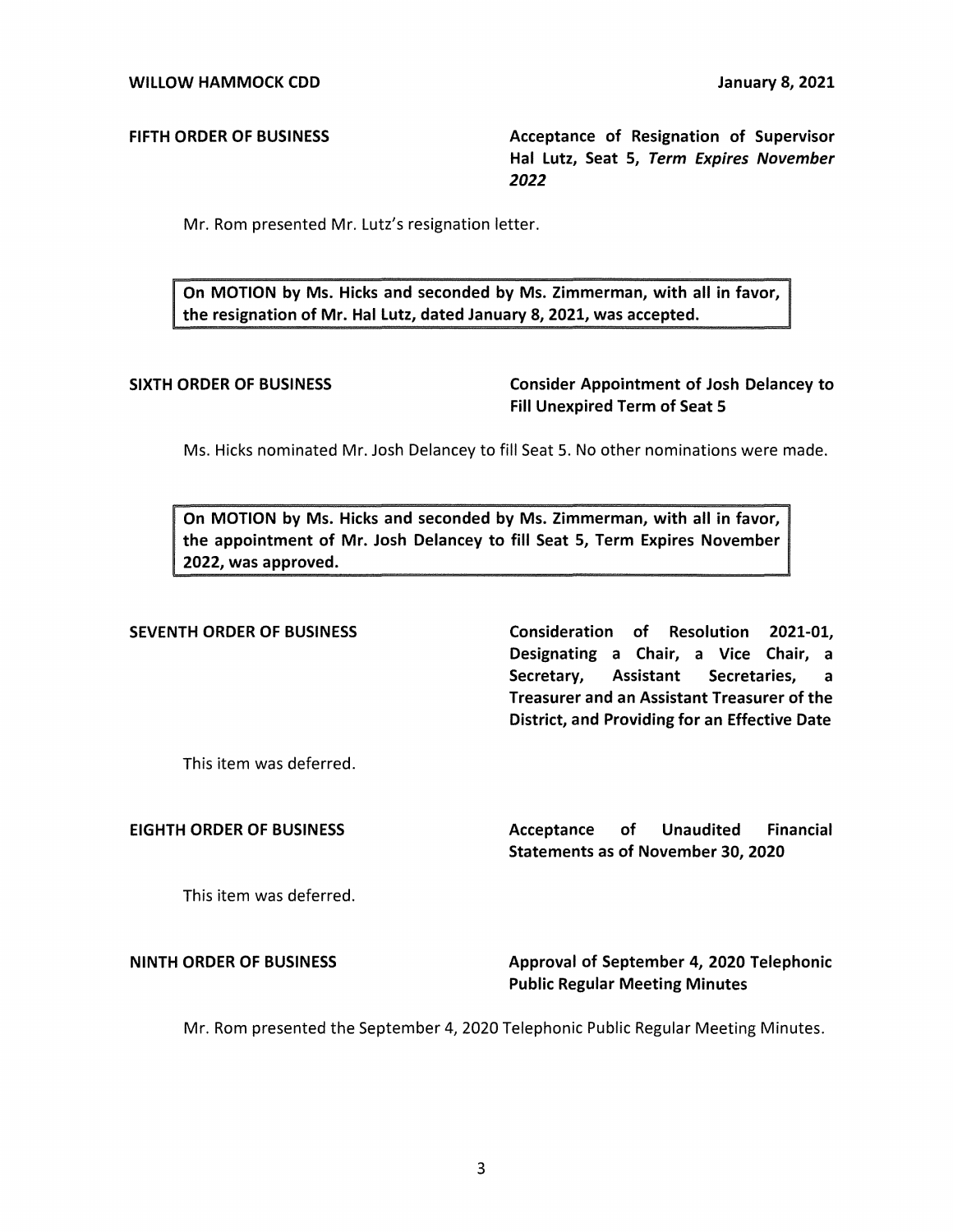**On MOTION by Ms. Hicks and seconded by Mr. Pattillo, with all in favor, the September 4, 2020 Telephonic Public Regular Meeting Minutes, as presented, were approved.** 

#### **TENTH ORDER OF BUSINESS** Staff Reports

#### **A. District Counsel: Hopping Green** & **Sams, PA**

Ms. Mackie stated that information packets would be sent to all new Supervisors.

#### **B. District Engineer: ZNS Engineering, L.C.**

There being no report, the next item followed.

### **C. District Manager: Wrathe/1, Hunt and Associates, LLC**

I. **Discussion/Consideration: Resolution 2021-02, Designating Dates, Times and Locations for Regular Meetings of the Board of Supervisors of the District for Remainder of Fiscal Year 2020/2021 and Providing for an Effective Date** 

Ms. Cerbone presented Resolution 2021-02 and proposed Fiscal Year 2021 Meeting Schedule. It was decided that meetings would be held on the fourth Monday of the month, at 6:00 p.m. Meetings would likely be held in April and August but a notice would be published for all potential meeting dates. Supervisors would receive email reminders and unnecessary meetings would be canceled seven to ten days in advance.

The following changes were made to the Fiscal Year 2021 Meeting Schedule:

DATE: Change "February 5, 2021" to "February 22, 2020"

DATE: Change "March 5, 2021" to "March 22, 2021"

DATE: Change "April 2, 2021" to "April 26, 2021"

DATE: Change "May 7, 2021" to "May 24, 2021"

DATE: Change "June 4, 2021" to "June 28, 2021"

DATE: Change "July 2, 2021" to "July 26, 2021"

DATE: Change "August 6, 2021" to "August 23, 2021"

DATE: Change "September 3" to "September 27, 2021"

TIME: Change "10:00 AM" to "6:00 PM"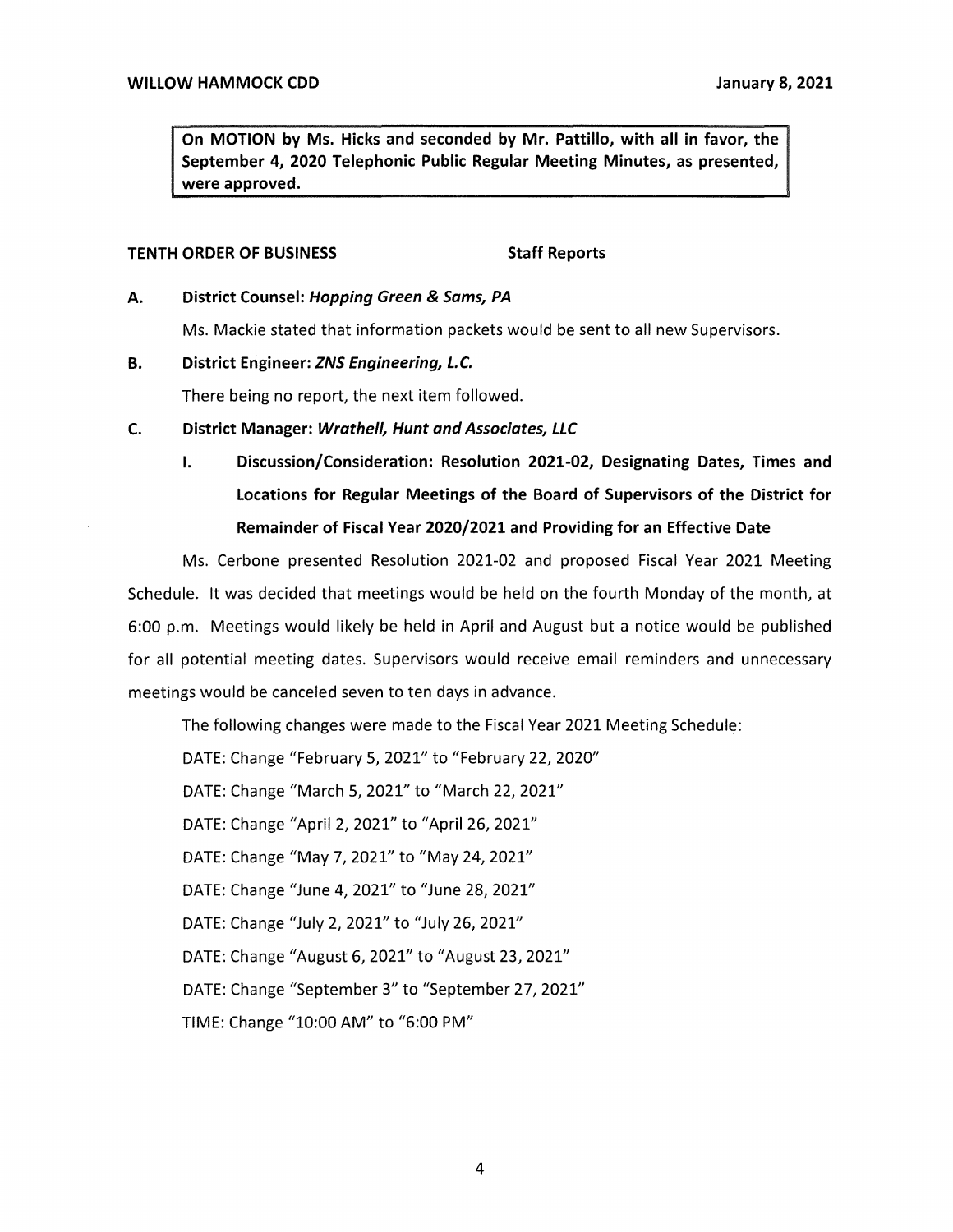**On MOTION by Mr. Pattillo and seconded by Ms. Zimmerman, with all in favor, Resolution 2021-02, Designating Dates, Times and Locations for Regular Meetings of the Board of Supervisors of the District for Remainder of Fiscal Year 2020/2021, as amended, and Providing for an Effective Date, was adopted.** 

## II. **NEXT MEETING DATE: February 5, 2021 at 10:00 A.M.**

#### o **QUORUM CHECK**

Pursuant to the Fiscal Year 2021 Meeting Schedule just adopted, the next meeting will be held on February 22, 2021 at 6:00 p.m., unless cancelled.

# **ELEVENTH ORDER OF BUSINESS Board Members' Comments/Requests**

There being no Board Member comments or requests, the next item followed.

### **TWELFTH ORDER OF BUSINESS FOR Public Comments**

There being no public comments, the next item followed.

### **THIRTEENTH ORDER OF BUSINESS Adjournment**

There being nothing further to discuss, the meeting adjourned.

**On MOTION by Ms. Hicks and seconded by Mr. Pattillo, with all in favor, the meeting adjourned at 10:32 a.m.** 

### [SIGNATURES APPEAR ON THE FOLLOWING PAGE]